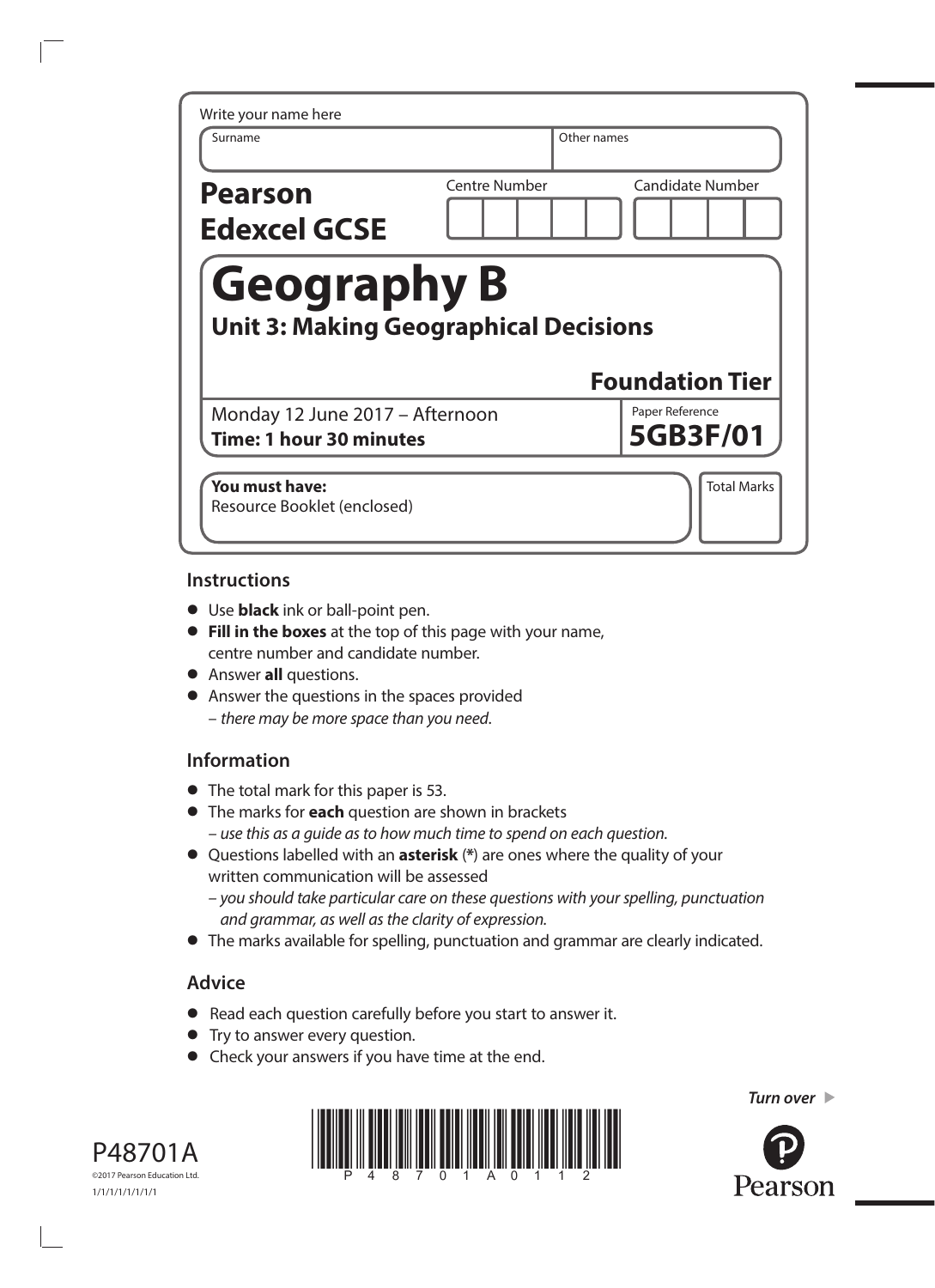#### **Answer ALL questions.**

#### Some questions must be answered with a cross in a box  $\boxtimes$ . If you change your mind about an answer, put a line through the box  $\boxtimes$  and then mark your new answer with a cross  $\boxtimes$ .

- **1** Study Section 1 in the Resource Booklet (pages 2 to 5) and answer the following questions.
	- (a) (i) Which **one** of the following statements is the best definition of the **rate** of **natural increase**?

**(1)**

**DONOLINE TENERE SERVICE** 

**DOMORATION** SATISFIES

**DO NOINWARE INSTRUSTION** 

- **A** The number of children born each year.  $\boxtimes$
- **B** The difference between birth rate and death rate.  $\sum$
- **C** The number of migrants moving within a country.  $\boxtimes$
- **D** The difference between birth rates and migration rates.  $\boxtimes$
- (ii) Which **one** of the following statements best describes current population change in the UK?

**(1)**

- **A** The population is decreasing at more than 10% per year.  $\times$
- $\sum_{i=1}^{n}$ **B** The population is increasing at more than 10% per year.
- $\mathbb{R}$ **C** The population is decreasing at less than 1% per year.
- $\mathbb{R}$ **D** The population is increasing at less than 1% a year.
- (iii) Study Figure 1a in the Resource Booklet.

Which **one** of the following age-groups is forecast to increase most by 2037?

**(1)**

- **A** 0–19  $\mathbb{R}$
- $\mathbb{R}$ **B** 20–39
- $\times$  $C$  40–59
- **D** Over 60 $\boxtimes$

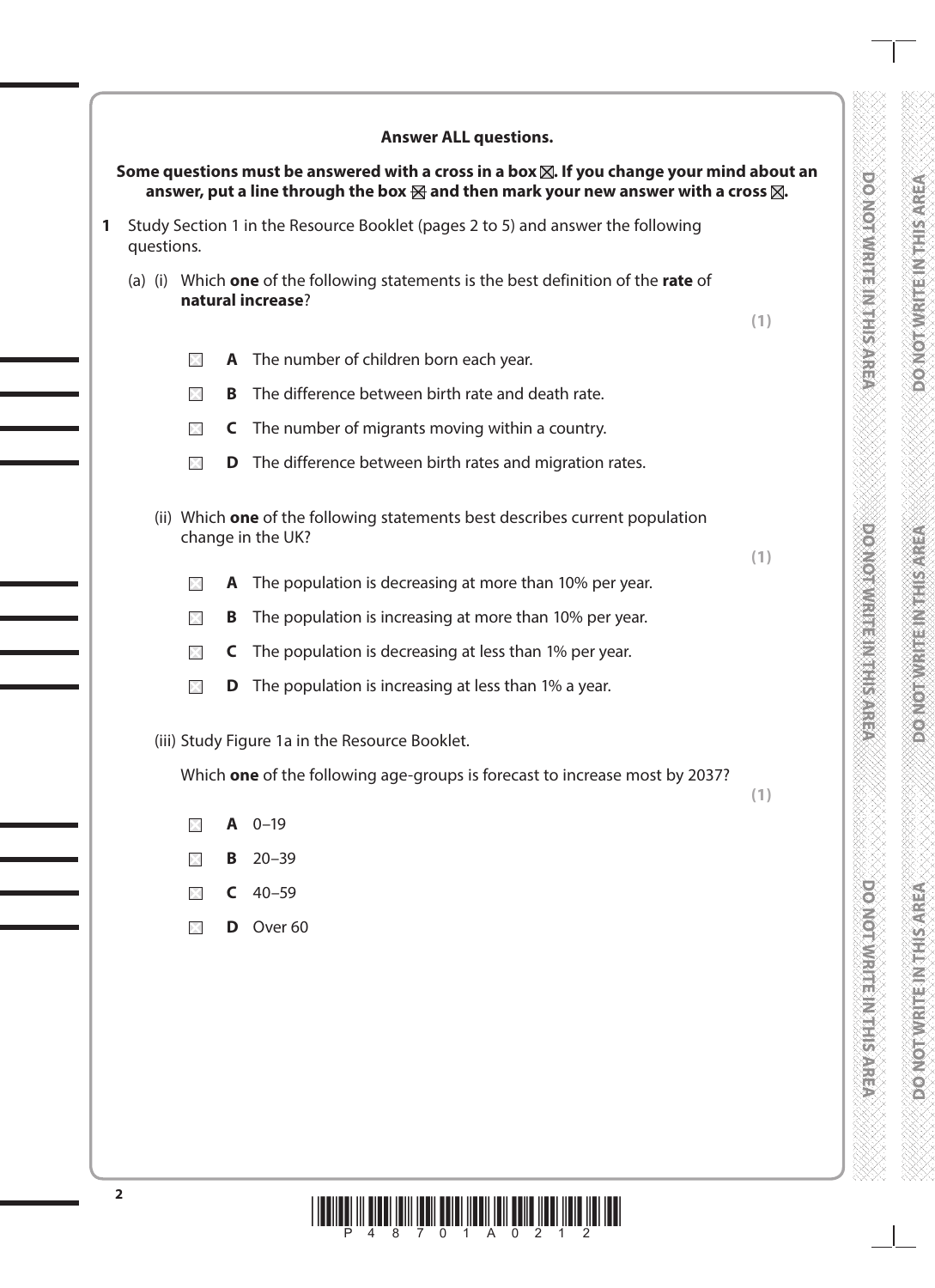| (iv) Study Figure 1b in the Resource Booklet. |              |   |                                                                                      |     |
|-----------------------------------------------|--------------|---|--------------------------------------------------------------------------------------|-----|
|                                               |              |   | Which one of the following countries has the largest total area of urban land?       | (1) |
|                                               | $\mathbb{X}$ |   | A England                                                                            |     |
|                                               | X            | B | Wales                                                                                |     |
|                                               | $\times$     |   | <b>C</b> Scotland                                                                    |     |
|                                               | $\times$     |   | <b>D</b> Northern Ireland                                                            |     |
|                                               |              |   | (b) Study Figure 1c in the Resource Booklet.                                         |     |
|                                               |              |   | Describe the distribution of large towns and cities in the UK where the population   |     |
|                                               |              |   | grew by more than 13% between 2004 and 2015.                                         | (2) |
|                                               |              |   |                                                                                      |     |
|                                               |              |   |                                                                                      |     |
|                                               |              |   |                                                                                      |     |
|                                               |              |   |                                                                                      |     |
|                                               |              |   |                                                                                      |     |
|                                               |              |   |                                                                                      |     |
|                                               |              |   | (c) Outline one reason why the population growth of large towns and cities varies in |     |
|                                               | the UK.      |   |                                                                                      | (2) |
|                                               |              |   |                                                                                      |     |
|                                               |              |   |                                                                                      |     |
|                                               |              |   |                                                                                      |     |
|                                               |              |   |                                                                                      |     |
|                                               |              |   |                                                                                      |     |
|                                               |              |   |                                                                                      |     |
|                                               |              |   |                                                                                      |     |
|                                               |              |   |                                                                                      |     |
|                                               |              |   |                                                                                      |     |
|                                               |              |   |                                                                                      |     |
|                                               |              |   |                                                                                      |     |

DOMOT WRITE NITHS AREA

**DOMOTIVILITE INTHIS AFEA** 

**DO NOT WRITE IN THIS AREA** 



 $\overline{\mathbf{3}}$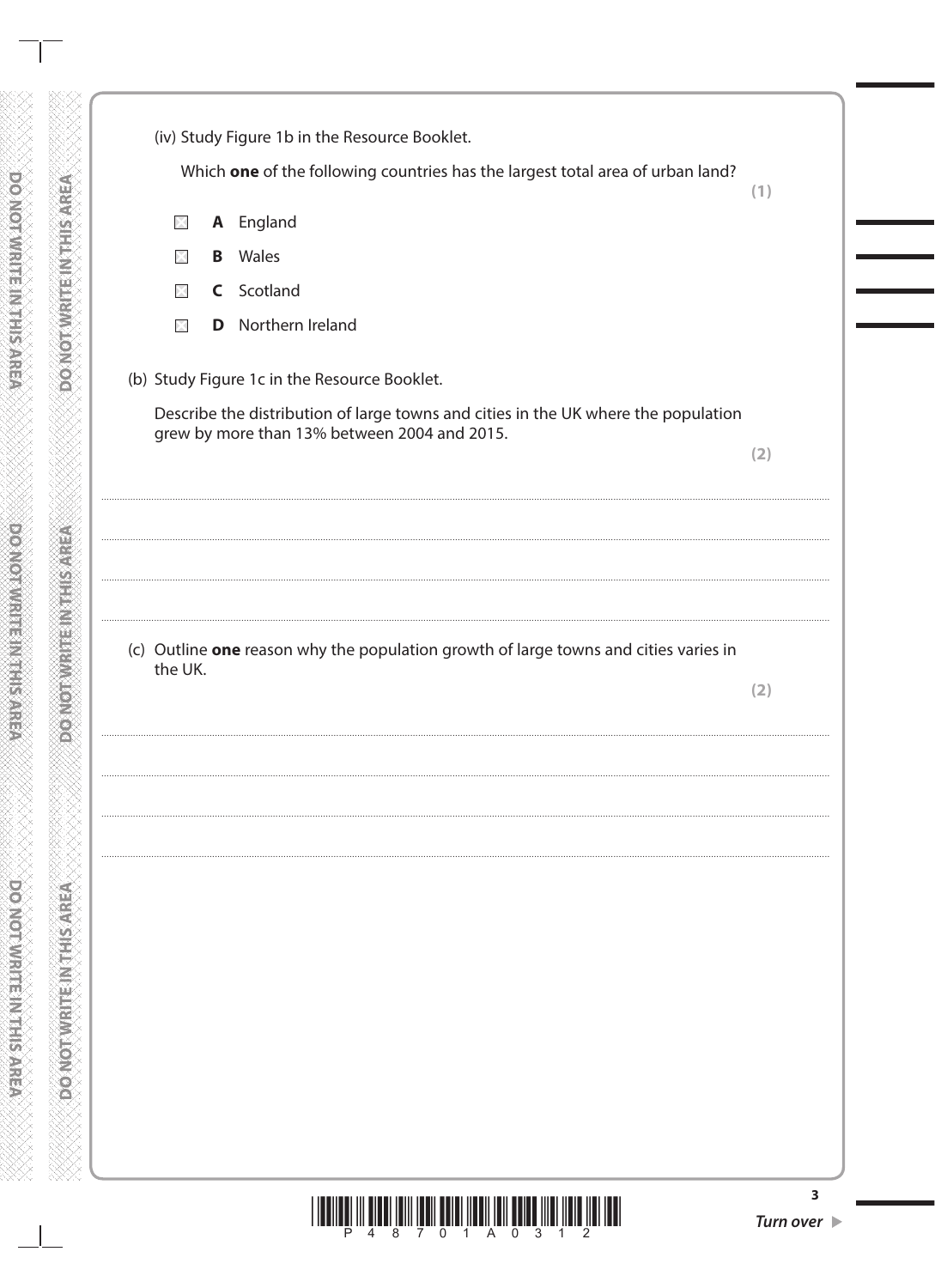| Describe the distribution of vegetation in Greater London.                  |     |
|-----------------------------------------------------------------------------|-----|
|                                                                             | (3) |
|                                                                             |     |
|                                                                             |     |
|                                                                             |     |
|                                                                             |     |
|                                                                             |     |
|                                                                             |     |
| (ii) Outline two reasons for the distribution that you described in (d)(i). |     |
|                                                                             | (4) |
|                                                                             |     |
|                                                                             |     |
|                                                                             |     |
|                                                                             |     |
|                                                                             |     |
|                                                                             |     |
|                                                                             |     |
|                                                                             |     |
| (Total for Question 1 = 15 marks)                                           |     |
|                                                                             |     |
|                                                                             |     |
|                                                                             |     |
|                                                                             |     |
|                                                                             |     |
|                                                                             |     |
|                                                                             |     |
|                                                                             |     |
|                                                                             |     |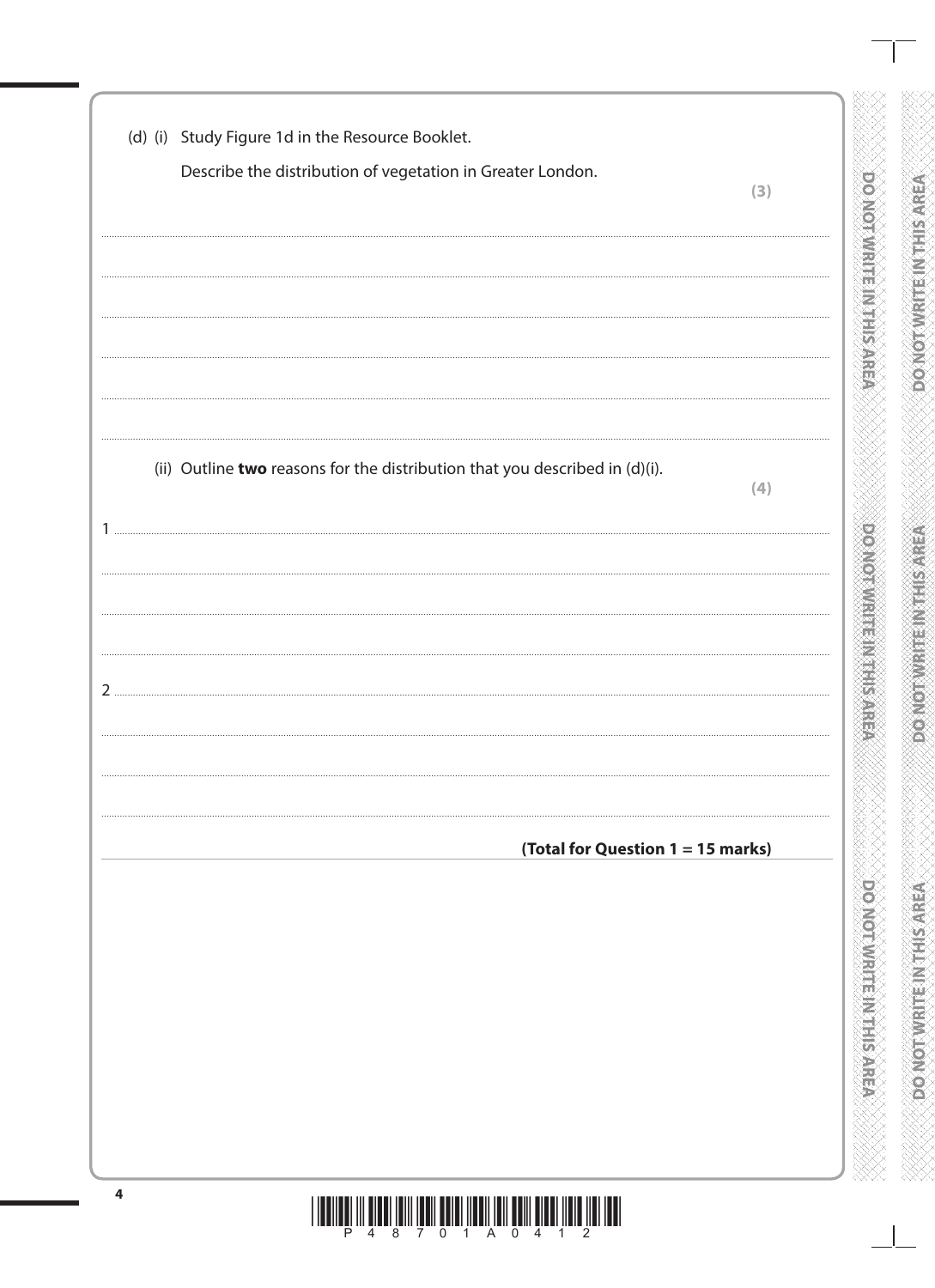| $\overline{\mathbf{2}}$ | questions.                                   |                            | Study Section 2 in the Resource Booklet (pages 6 to 7) and answer the following                                                                                                                                                                                                         |            |
|-------------------------|----------------------------------------------|----------------------------|-----------------------------------------------------------------------------------------------------------------------------------------------------------------------------------------------------------------------------------------------------------------------------------------|------------|
|                         |                                              |                            | (a) (i) Study Figures 1c (page 4) and 2a (page 6) in the Resource Booklet.<br>Which one of the following describes the location of the 'top five' large towns                                                                                                                           |            |
|                         | $\times$<br>$\times$<br>$\times$<br>$\times$ | and cities?<br>Β<br>C<br>D | A Most of them are in the north of England.<br>Most of them are in the west of England.<br>Most of them are in the south of England.<br>Most of them are in Wales, Scotland and Northern Ireland.<br>(ii) Suggest one reason for the location of the 'top five' large towns and cities. | (1)<br>(2) |
|                         |                                              |                            | (b) (i) Study Figure 2b in the Resource Booklet.<br>Which one of the following describes the growth of UK regions?<br>A Only London and the South West have growth rates greater than the                                                                                               | (1)        |
|                         |                                              | Β                          | UK average.<br>Every region has grown by more than 3%.                                                                                                                                                                                                                                  |            |
|                         |                                              | $\mathsf{C}$               | London has grown at more than double the rate of the UK as a whole.                                                                                                                                                                                                                     |            |
|                         |                                              | D                          | Without London's growth the UK would have grown at about 7%.                                                                                                                                                                                                                            |            |
|                         |                                              | the future.                | (ii) Outline one reason why regional differences in GDP in the UK may grow in                                                                                                                                                                                                           | (2)        |
|                         |                                              |                            | (Total for Question 2 = 6 marks)                                                                                                                                                                                                                                                        |            |
|                         |                                              |                            |                                                                                                                                                                                                                                                                                         |            |

**DO NOT WRITE IN THIS AREA** 

**DOMOTWERE INTHIS AREA** 

DO NOT WRITE IN THIS AREA

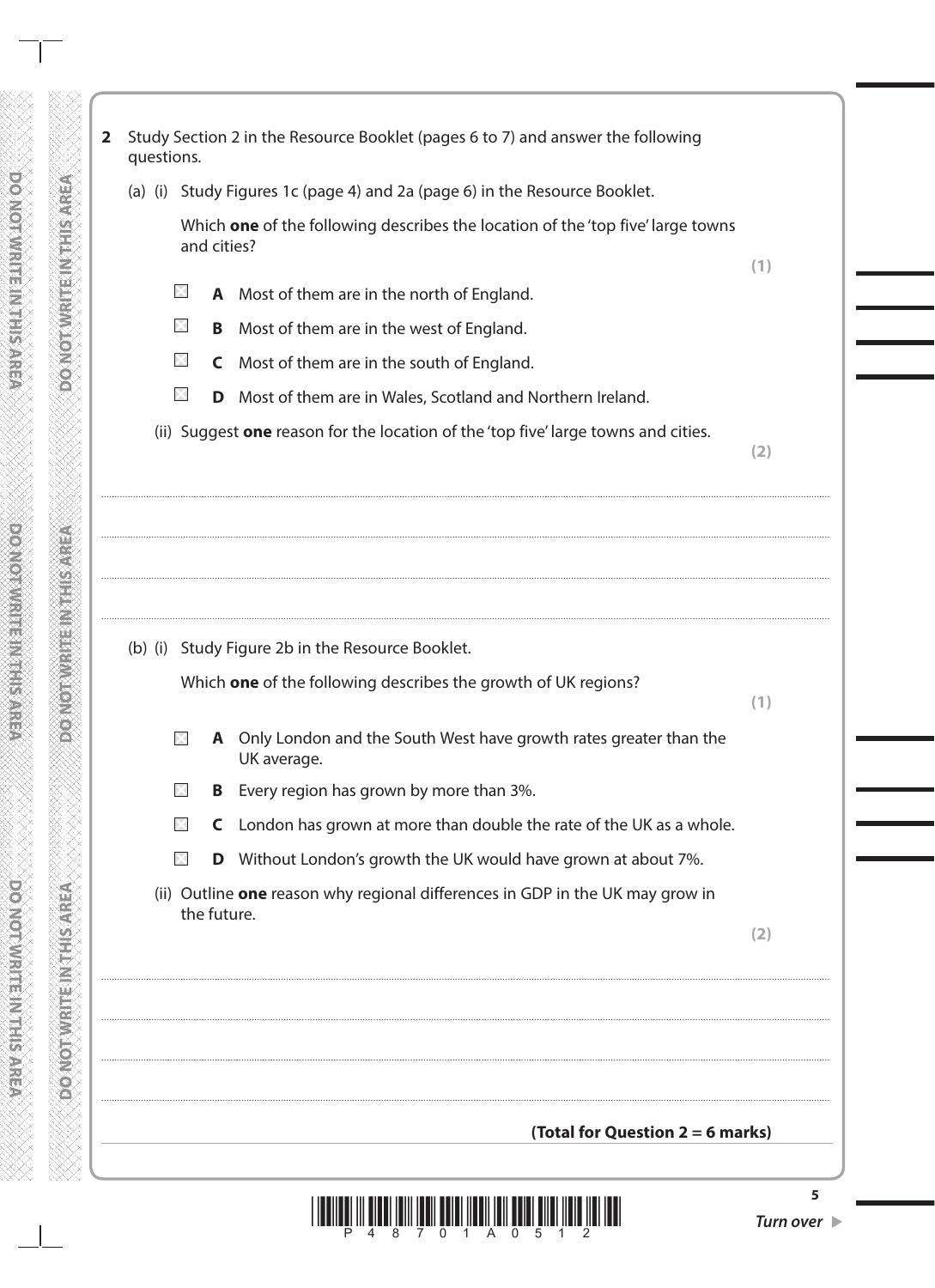|             |              | (a) Study Figure 3a in the Resource Booklet.                                 |     |
|-------------|--------------|------------------------------------------------------------------------------|-----|
| (i)         | house price? | Which one of the following statements describes the change in average        |     |
| $\boxtimes$ |              | A It fell by half between 2000 and 2015.                                     | (1) |
| $\boxtimes$ | B            | It fell in more years than it increased.                                     |     |
| $\times$    | C            | It more than doubled between 2000 and 2015.                                  |     |
| $\times$    | D            | It increased at a slower rate after 1990.                                    |     |
|             |              |                                                                              |     |
|             |              | (ii) In which one of the following decades were most houses built in the UK? | (1) |
| $\times$    | A            | 1960s                                                                        |     |
| $\times$    | B            | 1970s                                                                        |     |
| X           | C            | 1980s                                                                        |     |
| $\times$    | D            | 2000s                                                                        |     |
|             |              | (b) Study Figure 3b in the Resource Booklet.                                 |     |
|             |              |                                                                              |     |
|             |              | Describe how house price changes vary.                                       | (3) |
|             |              |                                                                              |     |
|             |              |                                                                              |     |
|             |              |                                                                              |     |
|             |              |                                                                              |     |
|             |              |                                                                              |     |
|             |              |                                                                              |     |
|             |              |                                                                              |     |
|             |              |                                                                              |     |
|             |              |                                                                              |     |
|             |              |                                                                              |     |
|             |              |                                                                              |     |

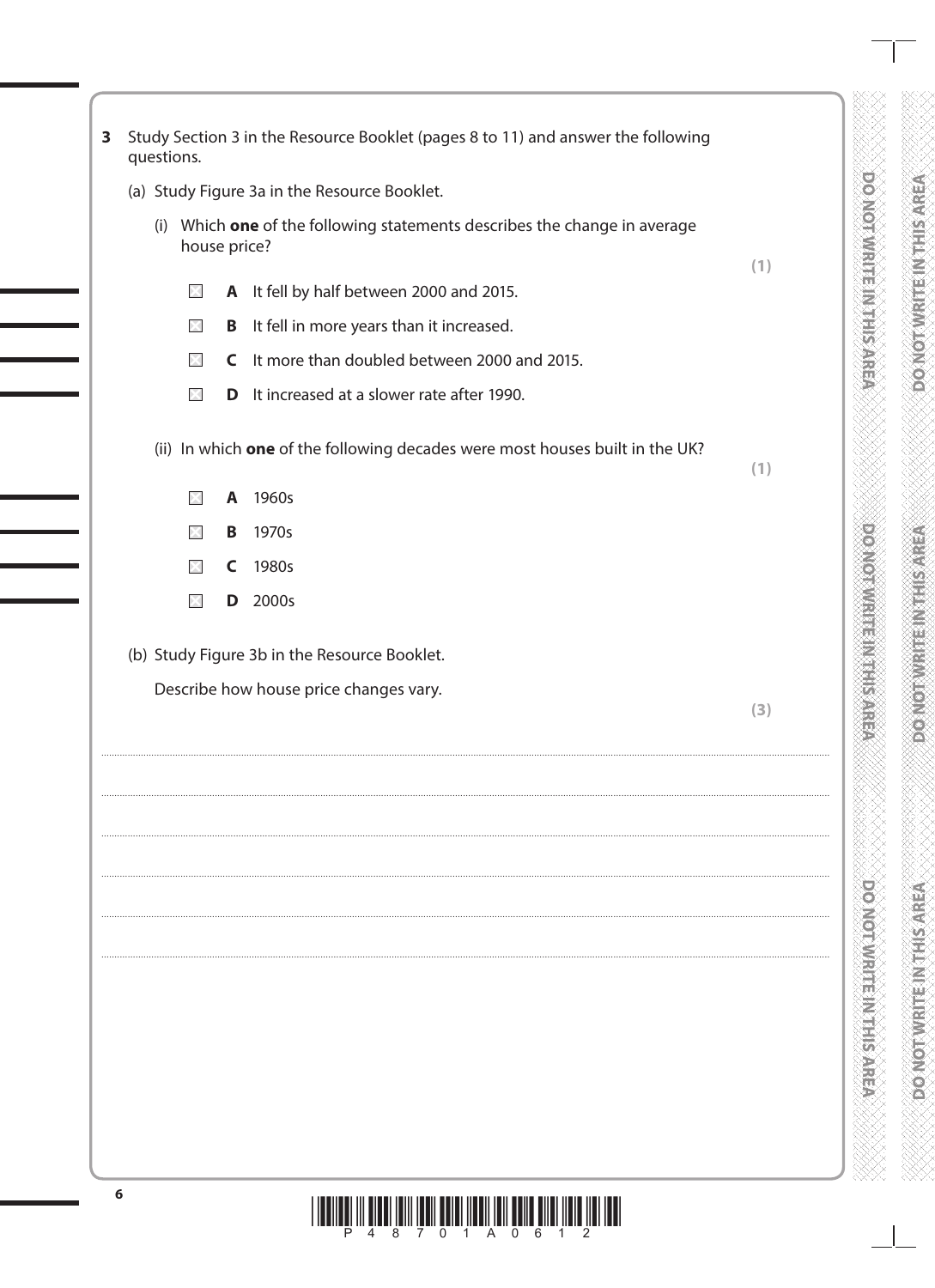| Describe the variations in the house price affordability ratio in England. |  |     |
|----------------------------------------------------------------------------|--|-----|
|                                                                            |  | (4) |
|                                                                            |  |     |
|                                                                            |  |     |
|                                                                            |  |     |
|                                                                            |  |     |
|                                                                            |  |     |
|                                                                            |  |     |
|                                                                            |  |     |
|                                                                            |  |     |
|                                                                            |  |     |
|                                                                            |  |     |
|                                                                            |  |     |
|                                                                            |  |     |
|                                                                            |  |     |
|                                                                            |  |     |
|                                                                            |  |     |
|                                                                            |  |     |
|                                                                            |  |     |
|                                                                            |  |     |
|                                                                            |  |     |
|                                                                            |  |     |
|                                                                            |  |     |
|                                                                            |  |     |
|                                                                            |  |     |
|                                                                            |  |     |
|                                                                            |  |     |
|                                                                            |  |     |
|                                                                            |  |     |

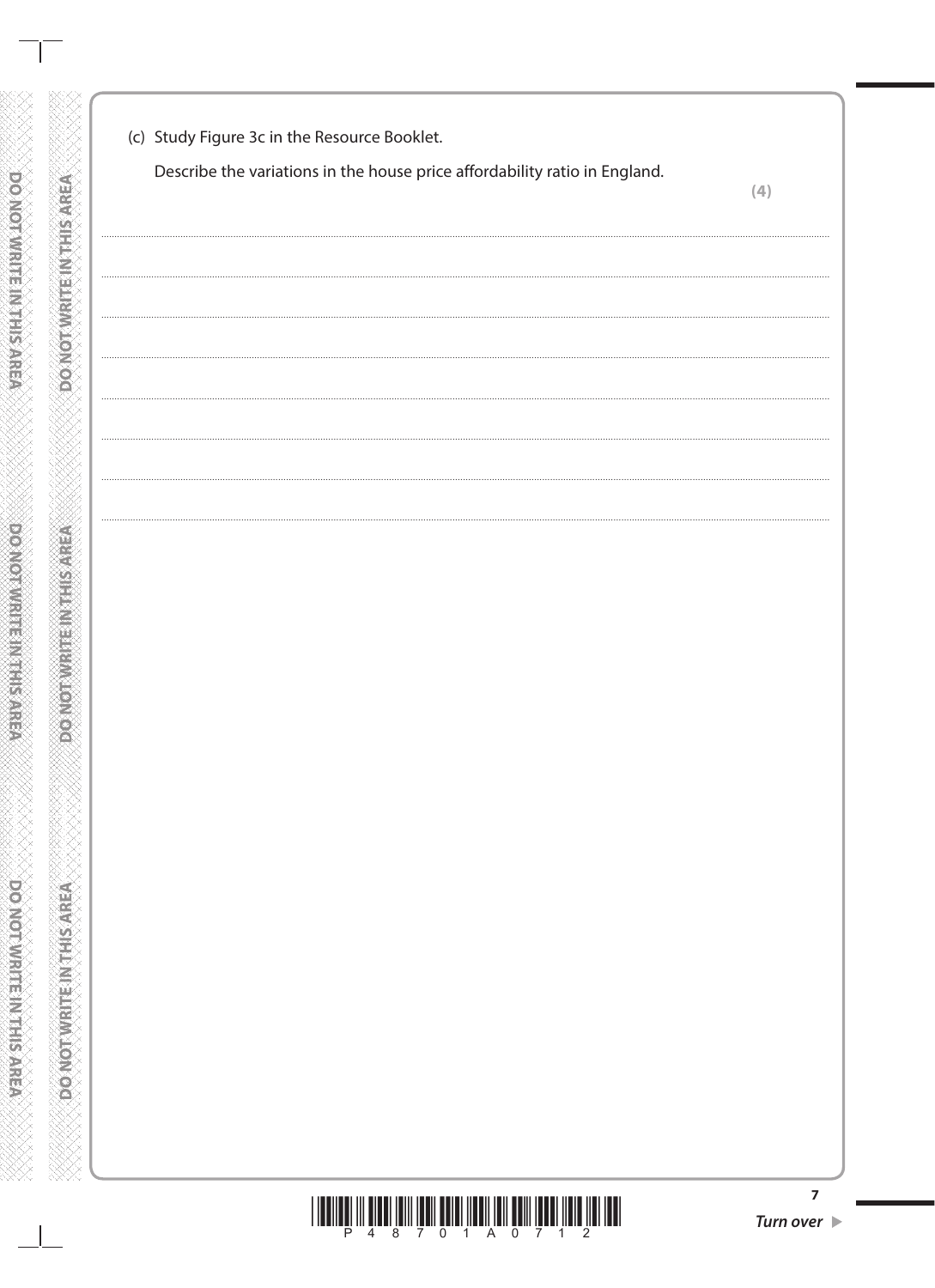|          | and greenfield sites?                                                                                                                  | (1) |
|----------|----------------------------------------------------------------------------------------------------------------------------------------|-----|
| $\times$ | A Brownfield sites are in rural areas while greenfield sites are in<br>urban areas.                                                    |     |
| $\times$ | <b>B</b> Brownfield sites are in old industrial cities while greenfield sites are<br>in the north of the UK.                           |     |
| $\times$ | C Brownfield sites have been developed previously while greenfield<br>sites have not.                                                  |     |
| $\times$ | <b>D</b> Brownfield sites are always cheaper to develop than greenfield sites.                                                         |     |
|          | (ii) Study Figures 3d and 3e in the Resource Booklet.                                                                                  |     |
|          | Outline one disadvantage of brownfield sites and one disadvantage of<br>greenfield sites for the development of new housing in the UK. | (4) |
|          | Disadvantage of brownfield sites                                                                                                       |     |
|          |                                                                                                                                        |     |
|          |                                                                                                                                        |     |
|          |                                                                                                                                        |     |
|          |                                                                                                                                        |     |
|          |                                                                                                                                        |     |
|          | Disadvantage of greenfield sites                                                                                                       |     |
|          |                                                                                                                                        |     |
|          |                                                                                                                                        |     |
|          |                                                                                                                                        |     |
|          |                                                                                                                                        |     |
|          |                                                                                                                                        |     |
|          | (Total for Question 3 = 14 marks)                                                                                                      |     |
|          |                                                                                                                                        |     |
|          |                                                                                                                                        |     |
|          |                                                                                                                                        |     |
|          |                                                                                                                                        |     |
|          |                                                                                                                                        |     |
|          |                                                                                                                                        |     |
|          |                                                                                                                                        |     |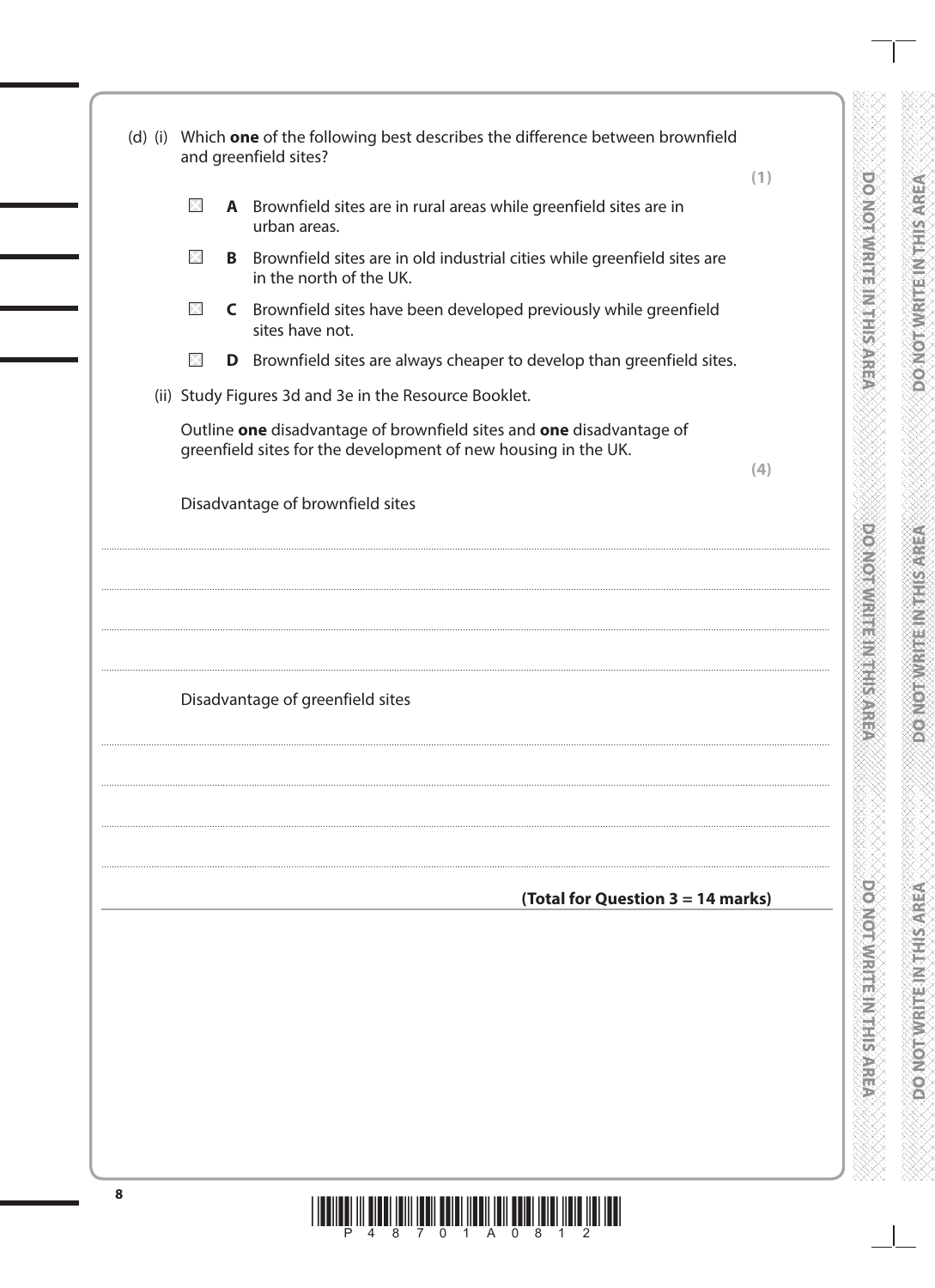|   | Explain two ways a shortage of housing might affect the economy of the UK. |  |
|---|----------------------------------------------------------------------------|--|
| 1 |                                                                            |  |
|   |                                                                            |  |
|   |                                                                            |  |
|   |                                                                            |  |
|   |                                                                            |  |
|   |                                                                            |  |
|   |                                                                            |  |
|   |                                                                            |  |
|   |                                                                            |  |
|   |                                                                            |  |
|   |                                                                            |  |
|   |                                                                            |  |
|   |                                                                            |  |
|   |                                                                            |  |
|   |                                                                            |  |
|   | (Total for Question 4 = 6 marks)                                           |  |
|   |                                                                            |  |
|   |                                                                            |  |
|   |                                                                            |  |
|   |                                                                            |  |
|   |                                                                            |  |
|   |                                                                            |  |
|   |                                                                            |  |
|   |                                                                            |  |
|   |                                                                            |  |
|   |                                                                            |  |
|   |                                                                            |  |
|   |                                                                            |  |
|   |                                                                            |  |
|   |                                                                            |  |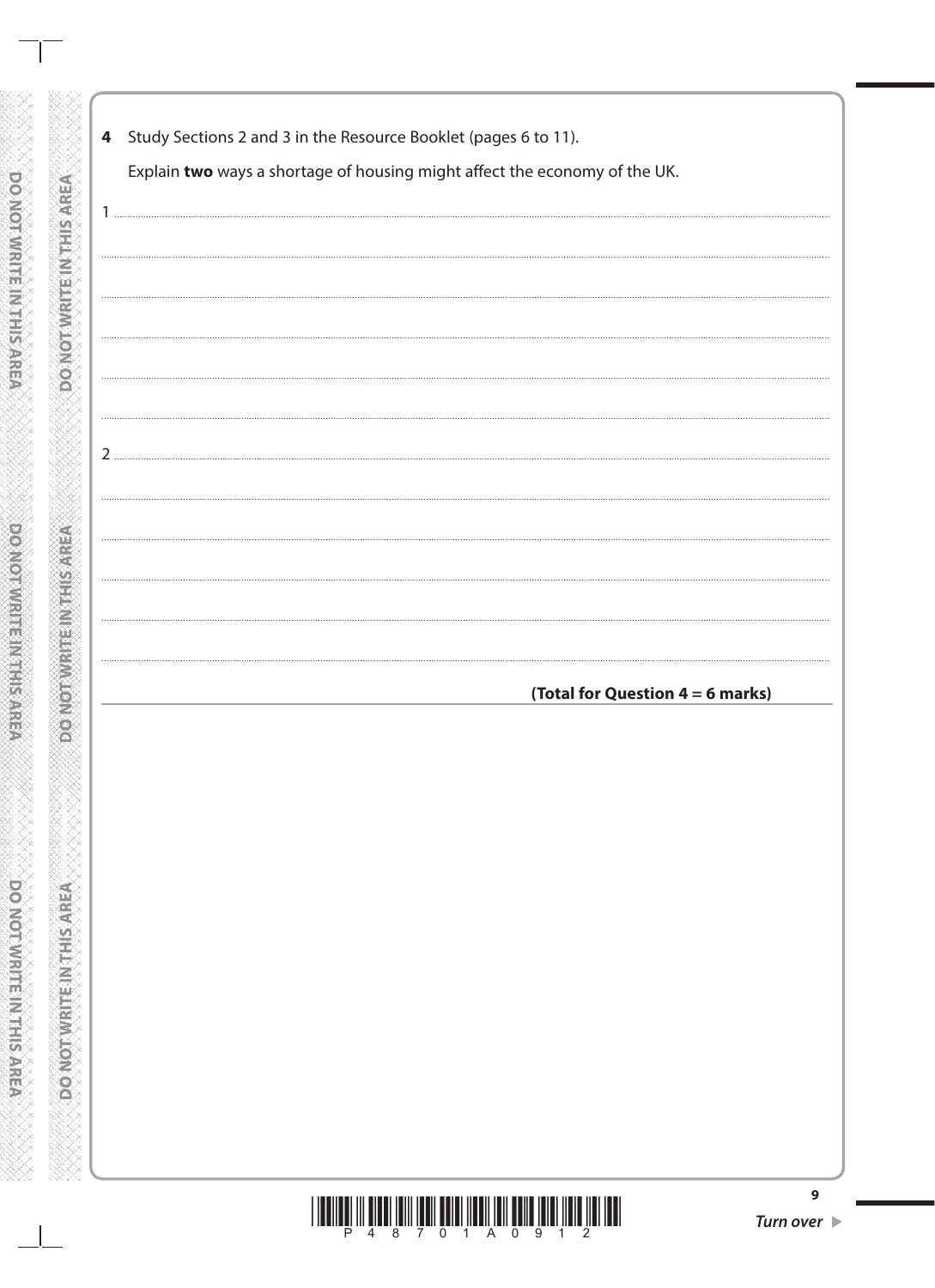#### Spelling, punctuation and grammar will be assessed in your answer to this question.

Study the three options for the government of the UK.  $*5$ 

> **Option 1:** The government should tackle the housing crisis by trying to slow down population growth in the UK.

**Option 2:** The government should allow more housing to be built where it is most needed, including green belts.

**Option 3:** The government should fund housing only in regions, large towns and cities where economic growth needs to be encouraged.

Select one option that you believe to be best for the people of the UK.

Explain the advantages of this option.

Use information from the Resource Booklet and your knowledge from Units 1 and 2 to support your answer.

**DOMORATION FIRST STREET** 

**POSTER IN EXECUTIVE CALCULATION** 

DO NOLUMENTE INSTRUMENT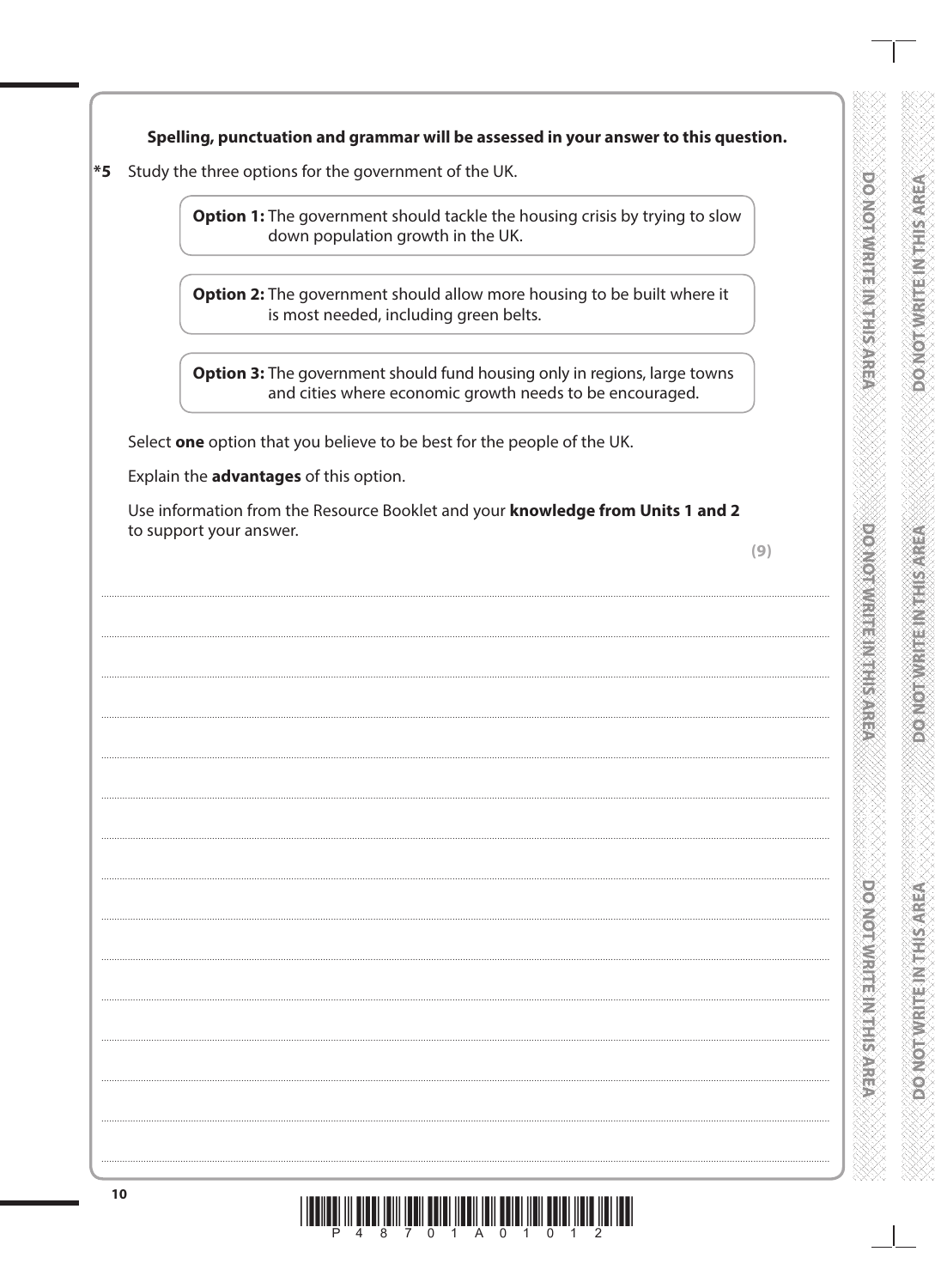| <b>CENTRAL PROGRAMMEDITO</b>    |    |
|---------------------------------|----|
|                                 |    |
|                                 |    |
|                                 |    |
|                                 |    |
|                                 |    |
|                                 |    |
|                                 |    |
|                                 |    |
|                                 |    |
|                                 |    |
|                                 |    |
|                                 |    |
|                                 |    |
|                                 |    |
| <b>DOMESTIC REPORTS</b>         |    |
|                                 |    |
|                                 |    |
|                                 |    |
|                                 |    |
|                                 |    |
|                                 |    |
|                                 |    |
|                                 |    |
|                                 |    |
|                                 |    |
|                                 |    |
|                                 |    |
|                                 |    |
|                                 |    |
|                                 |    |
|                                 |    |
|                                 |    |
| <b>DO NOT WRITEIN THIS AREA</b> |    |
|                                 |    |
|                                 |    |
|                                 | .  |
|                                 |    |
|                                 |    |
|                                 |    |
|                                 | 11 |

00000000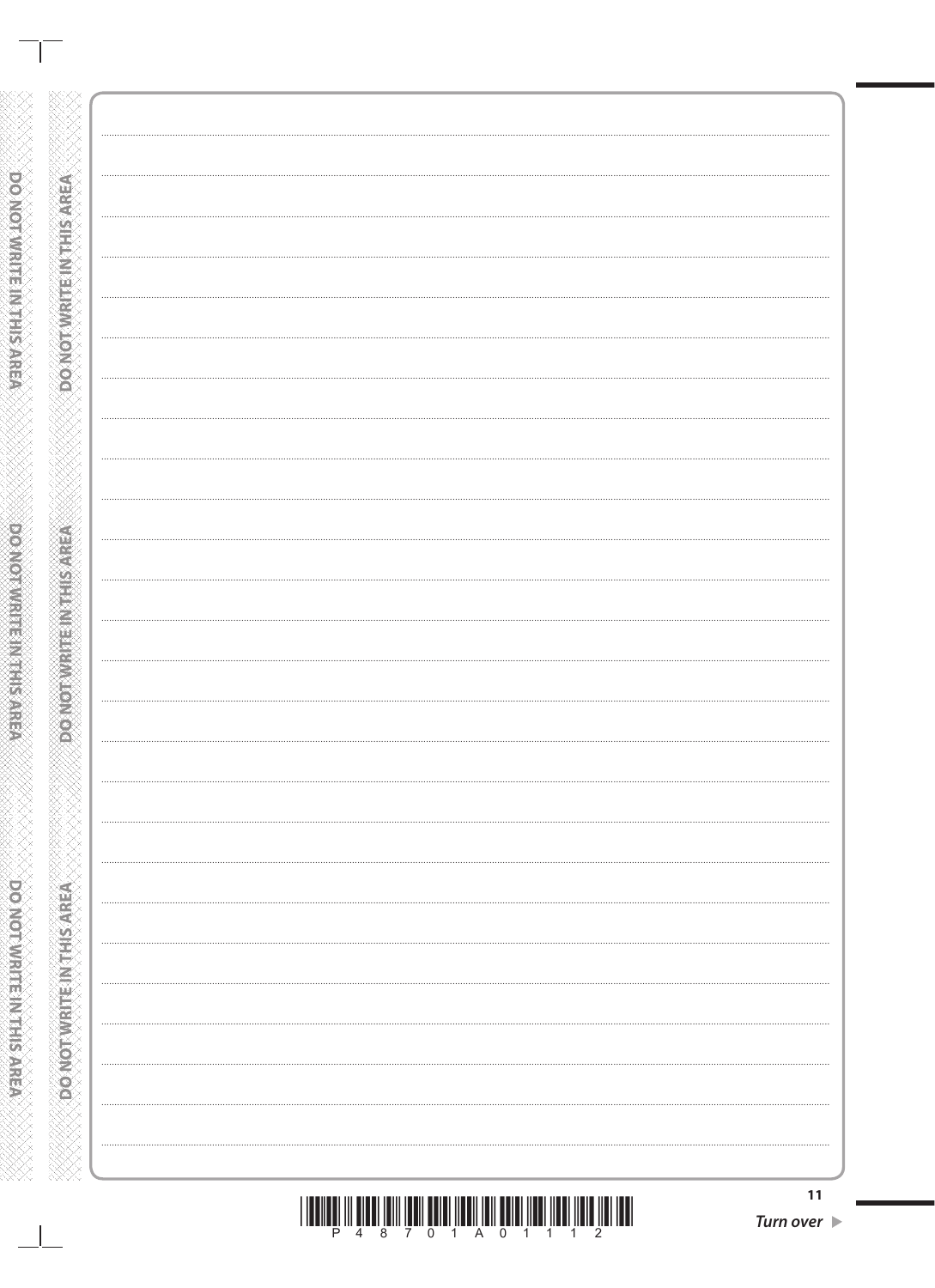| ļ                                                     |
|-------------------------------------------------------|
| Ì                                                     |
|                                                       |
|                                                       |
| ١                                                     |
|                                                       |
|                                                       |
|                                                       |
|                                                       |
|                                                       |
|                                                       |
|                                                       |
|                                                       |
|                                                       |
|                                                       |
|                                                       |
| Ì                                                     |
|                                                       |
| ij<br>J                                               |
|                                                       |
|                                                       |
|                                                       |
|                                                       |
|                                                       |
|                                                       |
|                                                       |
|                                                       |
|                                                       |
|                                                       |
|                                                       |
|                                                       |
|                                                       |
|                                                       |
|                                                       |
|                                                       |
|                                                       |
|                                                       |
|                                                       |
| I                                                     |
|                                                       |
|                                                       |
|                                                       |
| i                                                     |
|                                                       |
| i                                                     |
|                                                       |
| ċ                                                     |
|                                                       |
|                                                       |
|                                                       |
|                                                       |
|                                                       |
|                                                       |
|                                                       |
|                                                       |
| à<br>á                                                |
|                                                       |
|                                                       |
|                                                       |
|                                                       |
|                                                       |
|                                                       |
|                                                       |
| $\ddot{\phantom{a}}$                                  |
| į                                                     |
| 计微分 计微分数 计微分数                                         |
| י<br>י<br>í                                           |
| j                                                     |
| ֖֖֧֖֧֧֦֧֦֧֚֚֚֚֚֚֚֚֚֚֚֚֚֚֚֚֚֚֚֚֬֝֝֝֝֝֝֝֝֟֓֝֟֓֞֡֝֬<br>j |
|                                                       |
| j<br>ś                                                |
|                                                       |
|                                                       |
| ś                                                     |
| ļ<br>ç                                                |
|                                                       |
| í                                                     |
|                                                       |
|                                                       |
|                                                       |
| l<br>i                                                |
|                                                       |
|                                                       |
|                                                       |
|                                                       |
| ۱                                                     |
|                                                       |
|                                                       |
| à                                                     |
| Ĭ<br>i                                                |
|                                                       |
|                                                       |
|                                                       |
|                                                       |
| i<br>j                                                |
| í                                                     |
|                                                       |

(Total for spelling, punctuation and grammar = 3 marks) (Total for Question 5 = 12 marks)

**TOTAL FOR PAPER = 53 MARKS** 

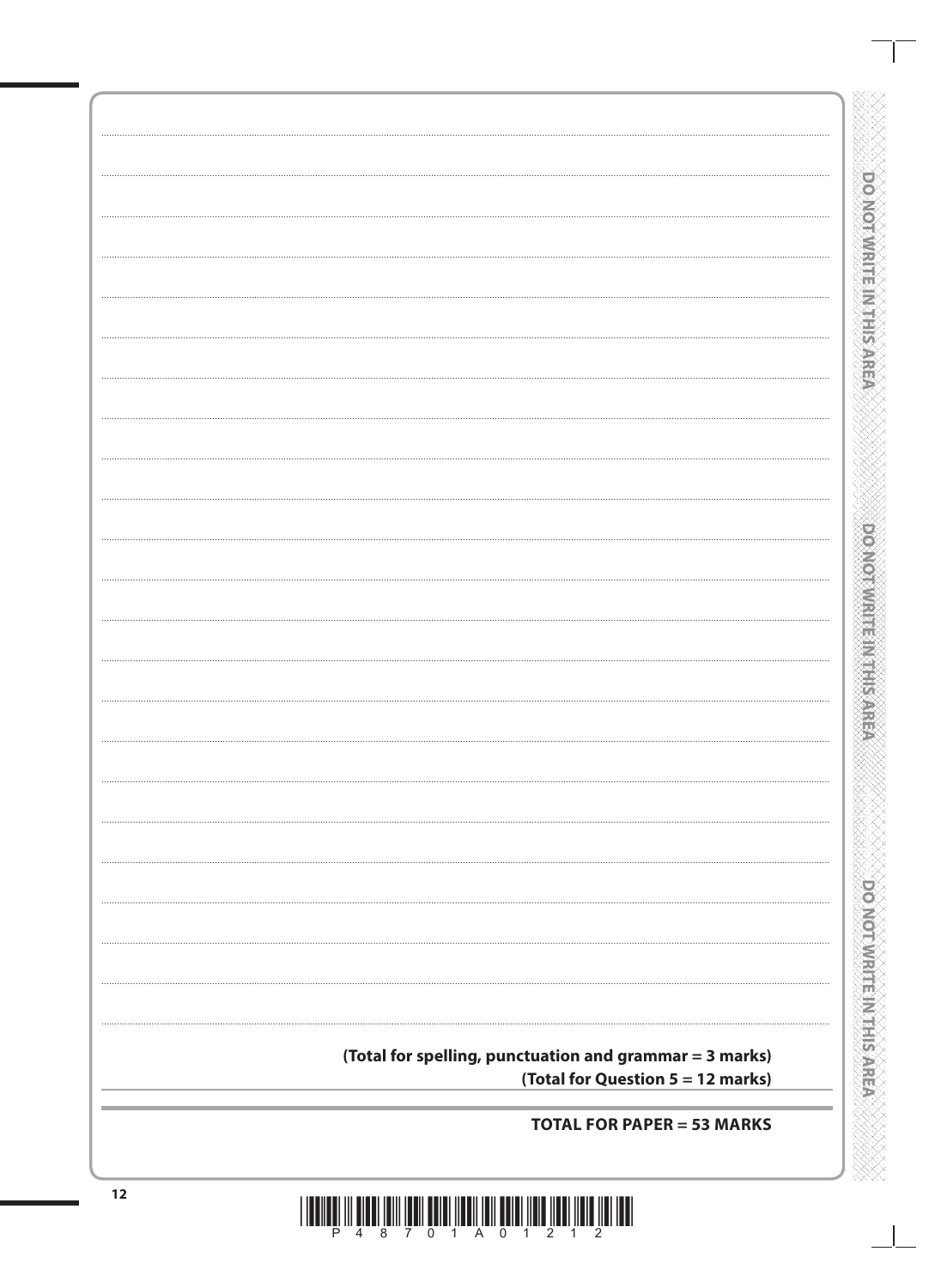# Paper Reference **Pearson Edexcel GCSE Do not return the Resource Booklet with the question paper. 5GB3F/01 5GB3H/01** Monday 12 June 2017 – Afternoon **Resource Booklet Geography B Unit 3: Making Geographical Decisions**

## **Instructions**

- **•** Read the information on the problem on page 2 first.
- **•** You are advised not to write for the first 30 minutes, read and make pencil notes only during this time.
- **•** When reading, make links with other topics you have studied in Unit 1 (e.g. Water World and Changing Climate) and Unit 2 (e.g. Population Dynamics and Development Dilemmas).





©2017 Pearson Education Ltd. 1/1/1/1/1/1/1/1

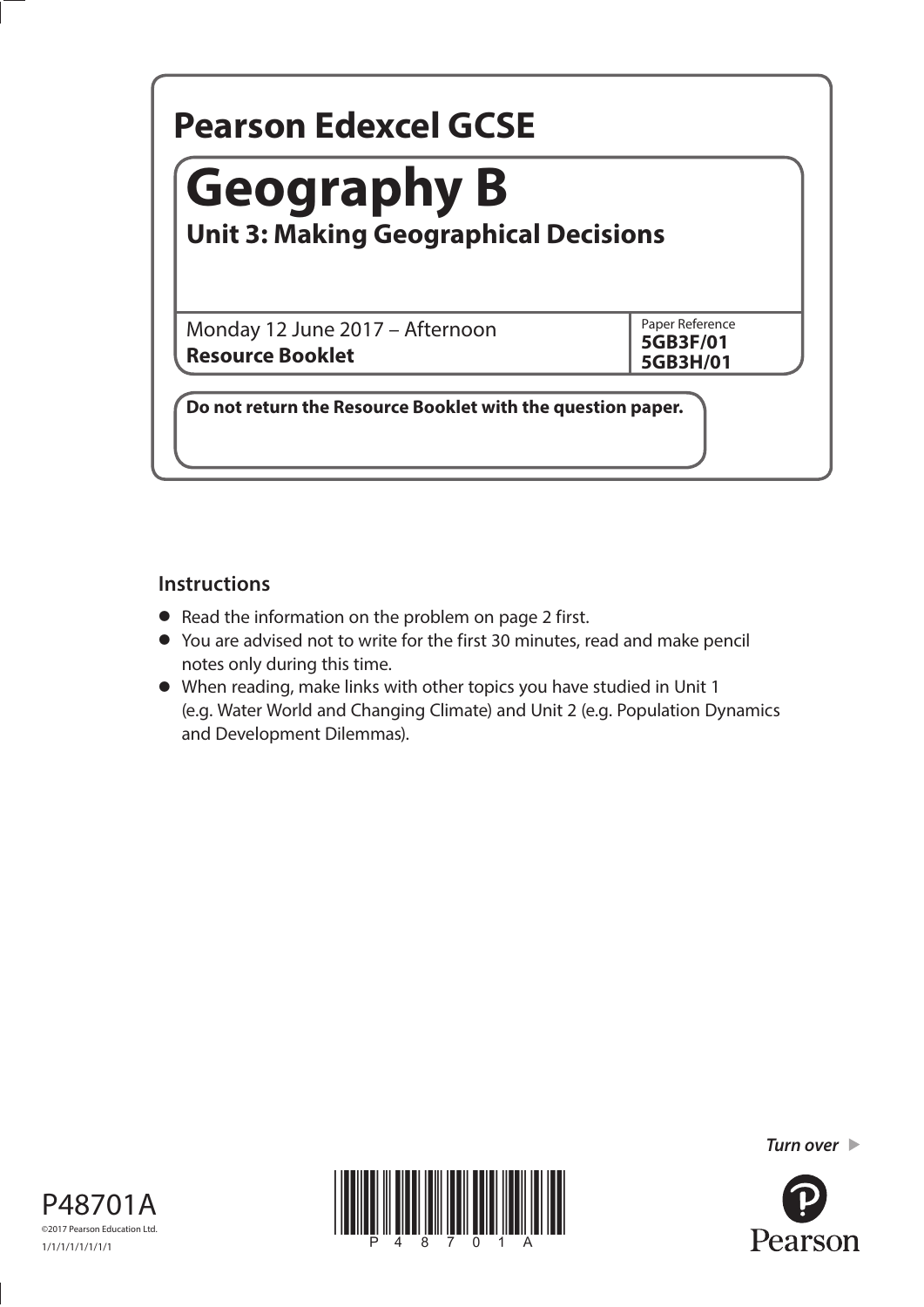## **INTRODUCTION TO THE PROBLEM**

#### **The problem**

The UK has a major housing crisis.

How can we deal with this?

- Some people believe that we should solve the housing shortage by reducing population growth.
- Others think we should build more houses close to the cities where they are needed, especially London.
- Another view is that we should encourage economic growth outside London and the South East.

#### **Section 1 – This crowded island?**

- **•** Over 65 million people currently live in the UK.
- **•** The population is growing by about 500,000 each year, half from natural increase and half through migration.
- **•** The impact of migration is controversial but most studies suggest that migrants add more to the economy than they take from it.
- **•** The population is predicted to get older, although migrants tend to be young.
- The average population density of the UK is 255 people per km<sup>2</sup>.
- There are very large variations in population density with over 14,500 people per km<sup>2</sup> in Islington (London) but only 9 people per km<sup>2</sup> in the Highlands of Scotland.

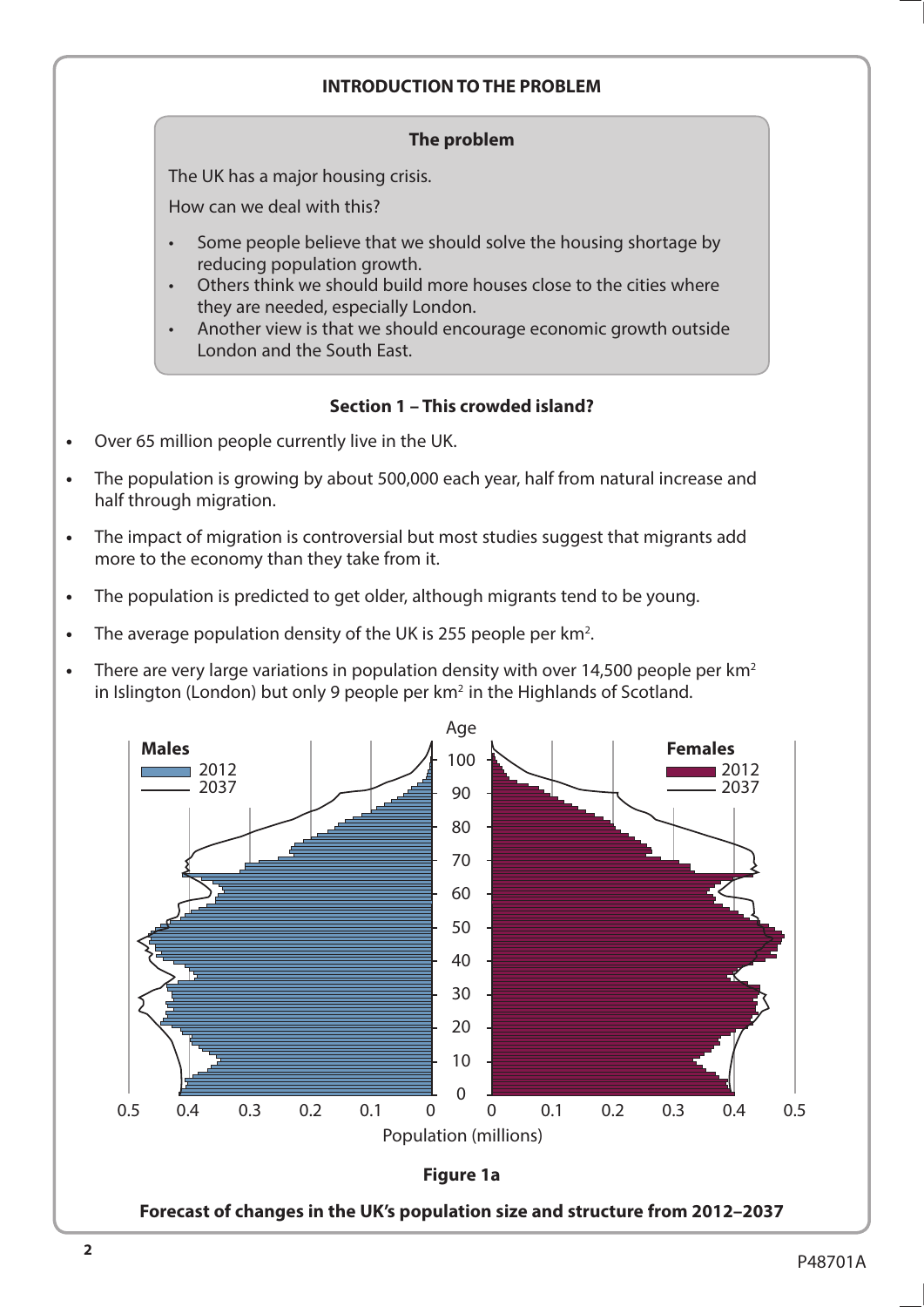

**Figure 1bThe land use of the United Kingdom in 2015** Marg, oodplain , plai rgins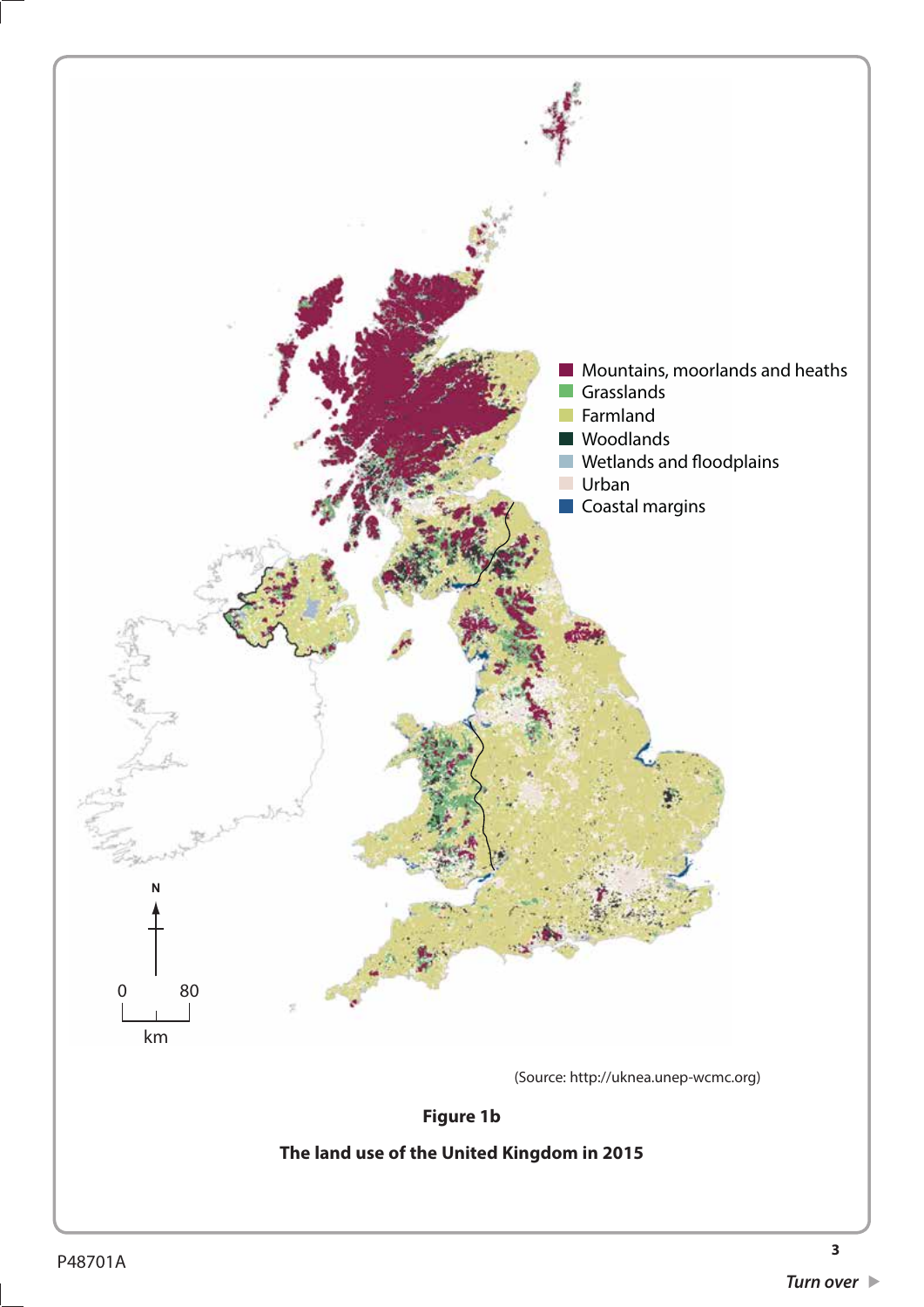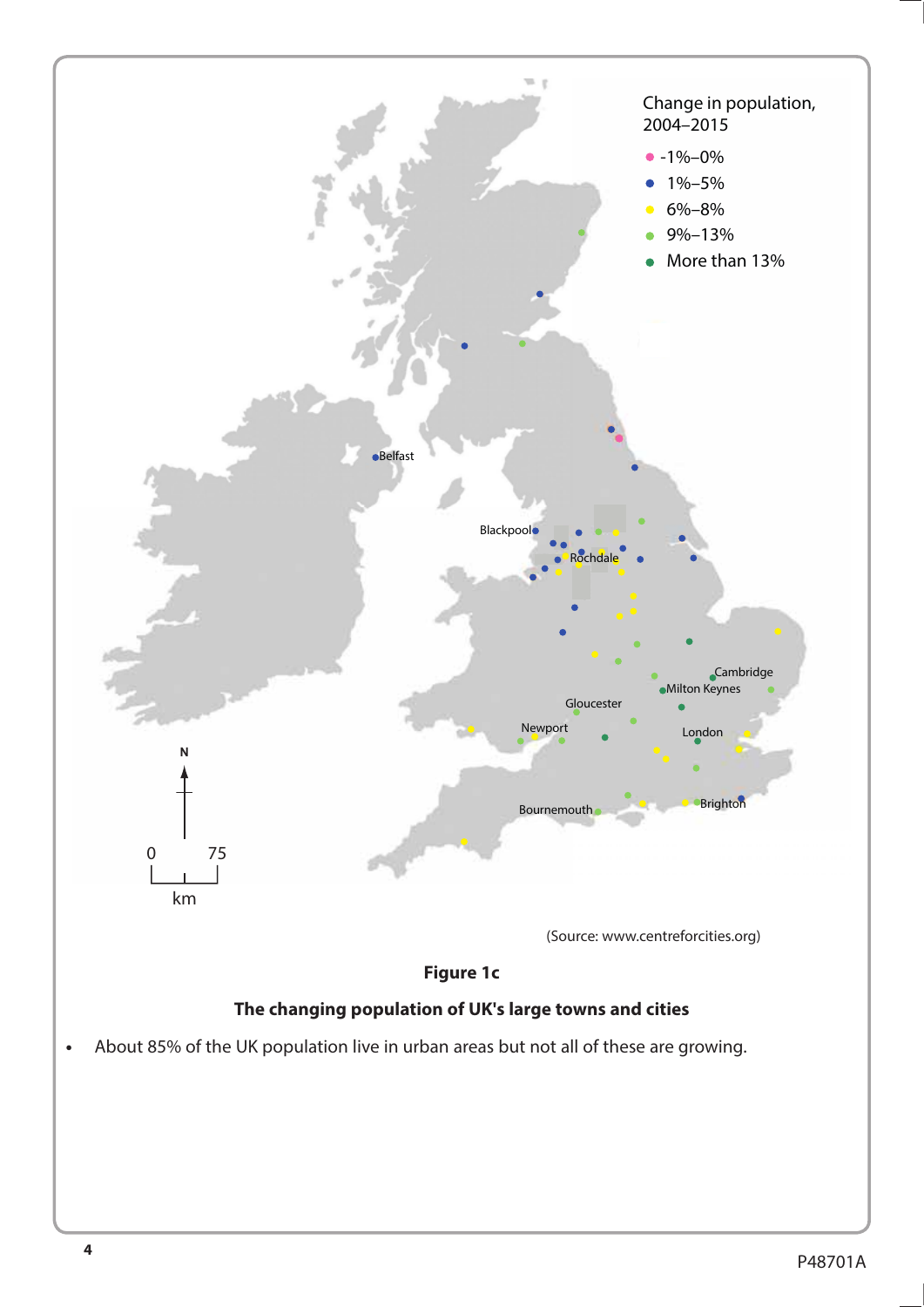

## **Figure 1d**

# **Land use in Greater London in 2015**

- **•** 47% of Greater London is woodland or other vegetation.
- **•** If you include gardens, then over 60% of Greater London's urban area is open space.
- **•** Only 1% of the land area of the UK is made up of houses.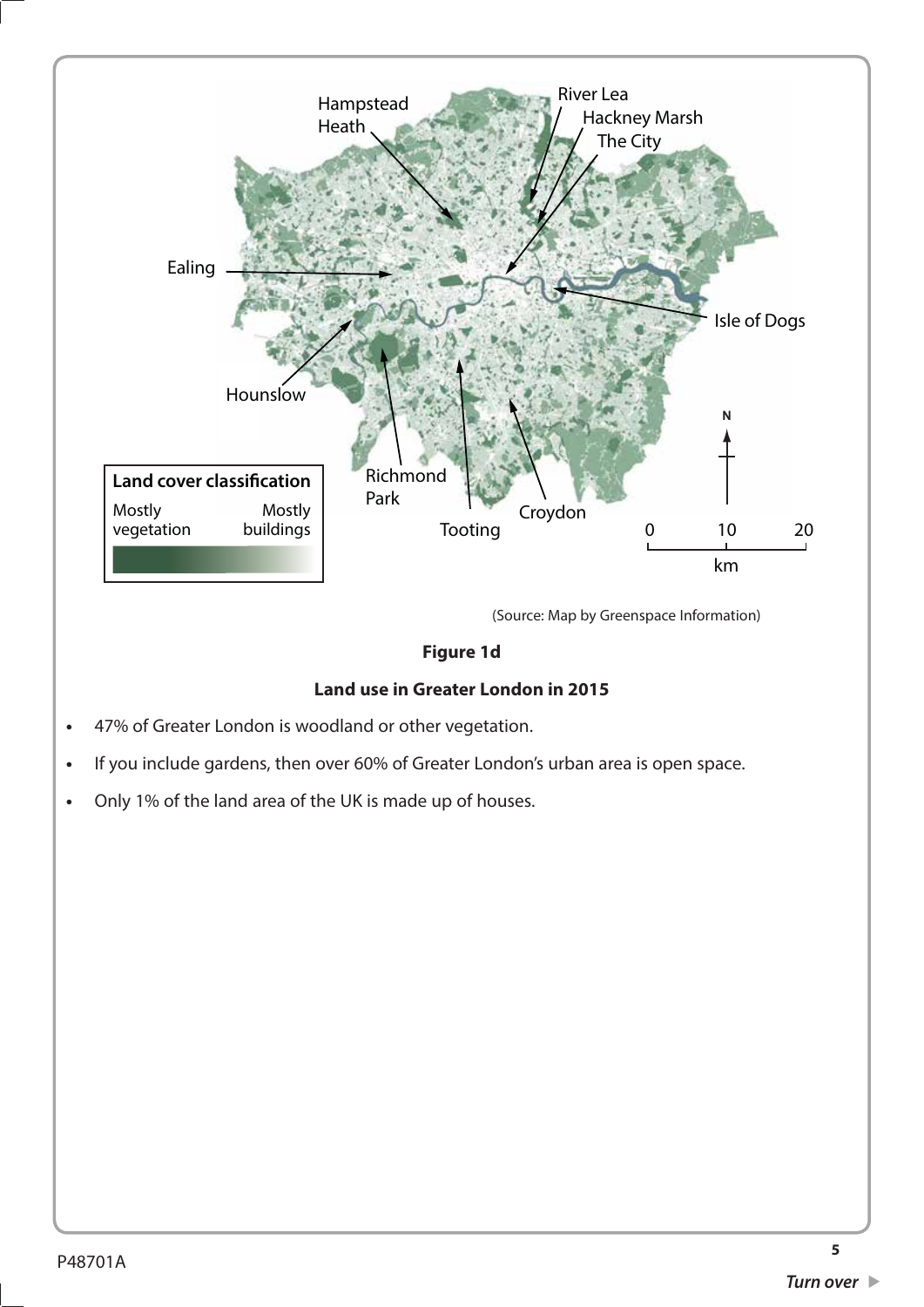| Top five large towns and cities           | % change in jobs 2004-2015 |  |  |
|-------------------------------------------|----------------------------|--|--|
| 1 Milton Keynes                           | $+18.2$                    |  |  |
| 2 London                                  | $+17.1$                    |  |  |
| 3 Cambridge                               | $+15.7$                    |  |  |
| 4 Brighton                                | $+11.1$                    |  |  |
| 5 Bournemouth                             | $+10.0$                    |  |  |
| <b>Bottom five large towns and cities</b> | % change in jobs 2004-2015 |  |  |
| 60 Newport                                | $-8.6$                     |  |  |
| 61 Blackpool                              | $-10.9$                    |  |  |
| 62 Rochdale                               | $-12.2$                    |  |  |
| 63 Belfast                                | $-13.3$                    |  |  |
| 64 Gloucester                             | $-13.6$                    |  |  |

# **Section 2** – **The changing economy**

**Figure 2a**

**Top and bottom five UK large towns and cities ranked by growth in jobs 2004–2015**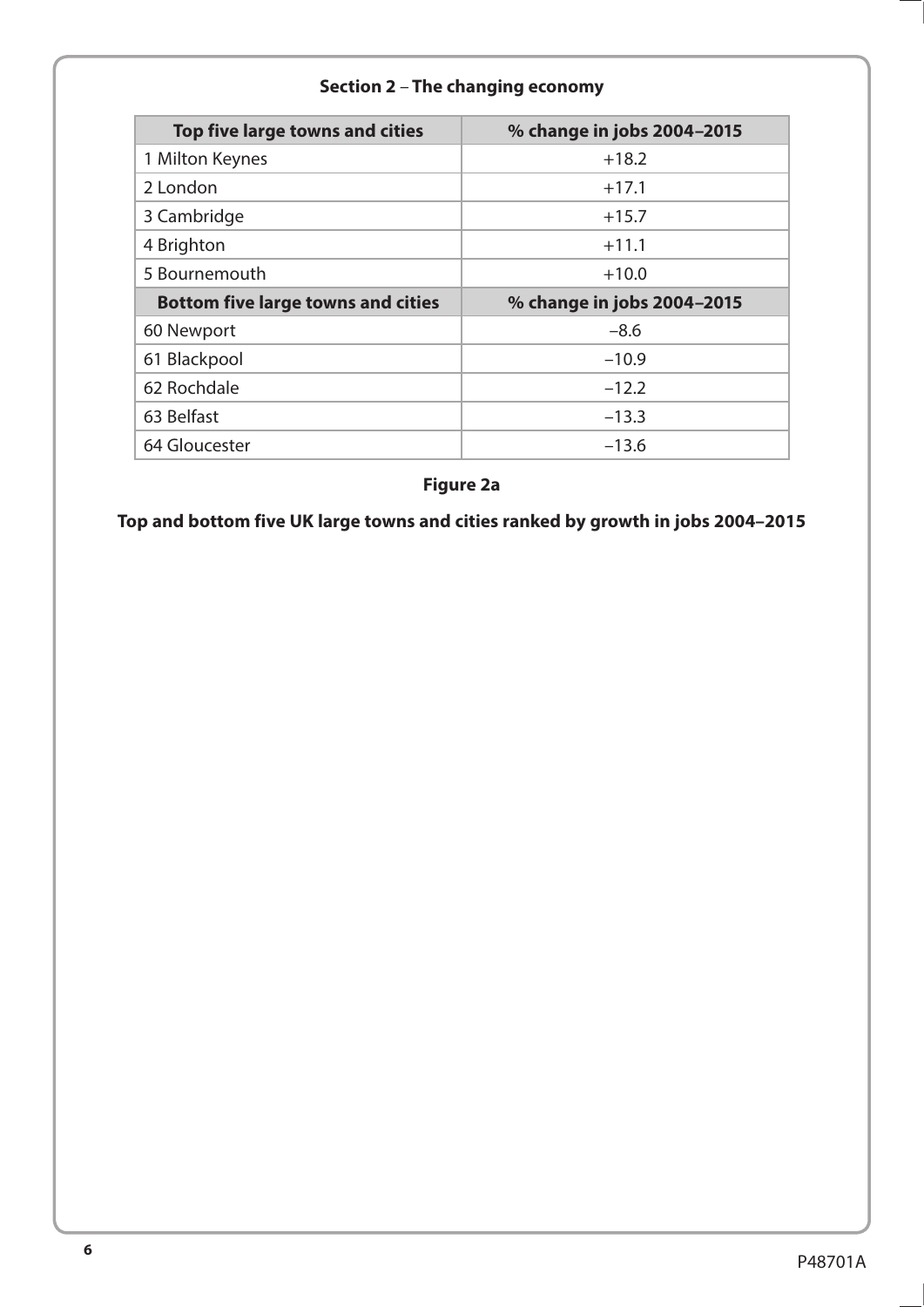- **•** The UK economy is increasingly dominated by finance and business services with London as their centre.
- **•** The capital city generates 22% of UK Gross Domestic Product (GDP) despite having only 12.5% of the UK's population.
- **•** The growth of businesses and jobs will lead to more jobs and so further migration.
- **•** The growing population will lead to higher demand for goods and services therefore the growth of more businesses.
- **•** Unfortunately if the number of jobs is in decline, population may also decline leading to further job losses.



(Source: Adapted from data from the Office for National Statistics licensed under the Open Government Licence v.3.0)

#### **Figure 2b**

### **Change in GDP for UK regions, 2011–15**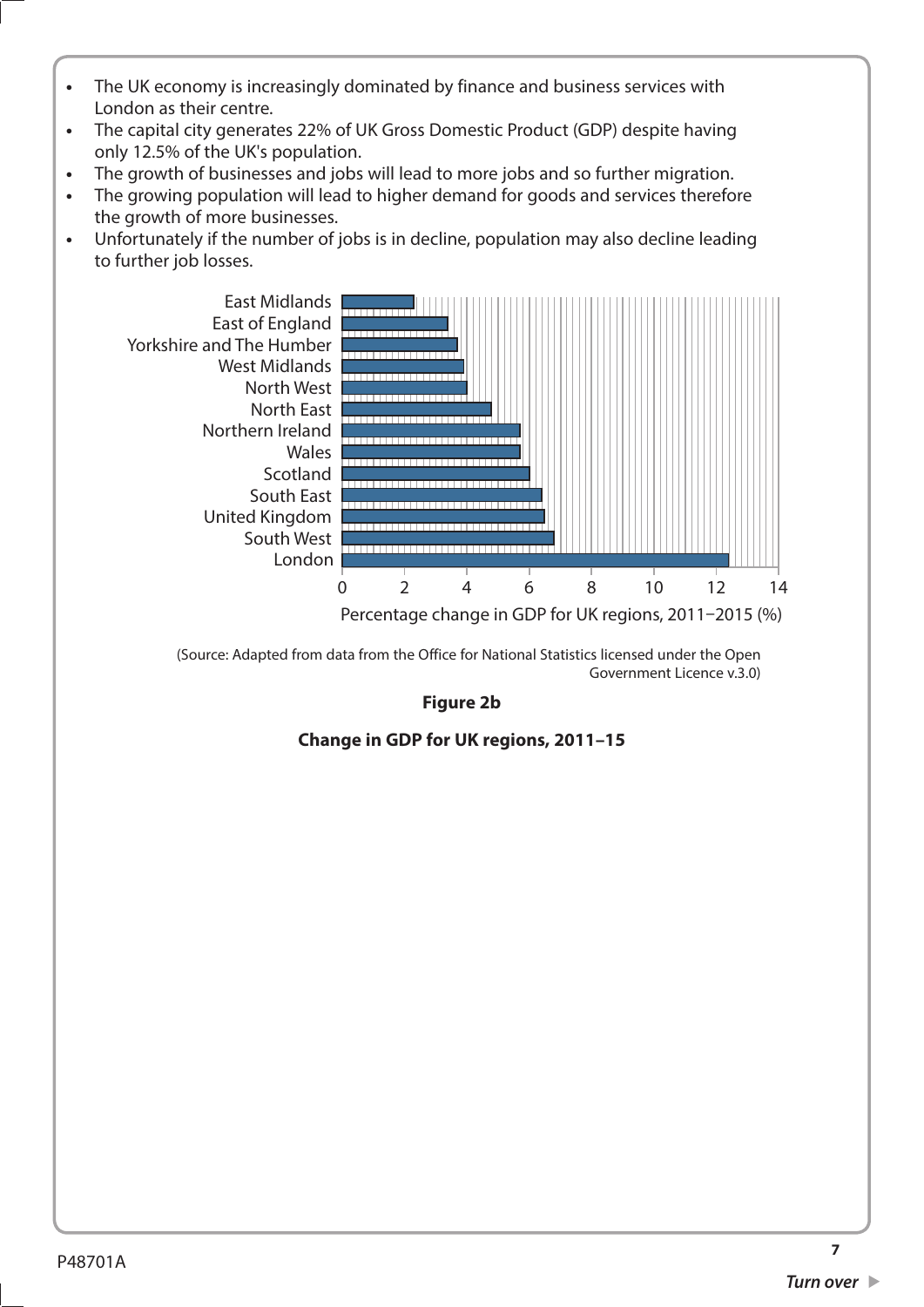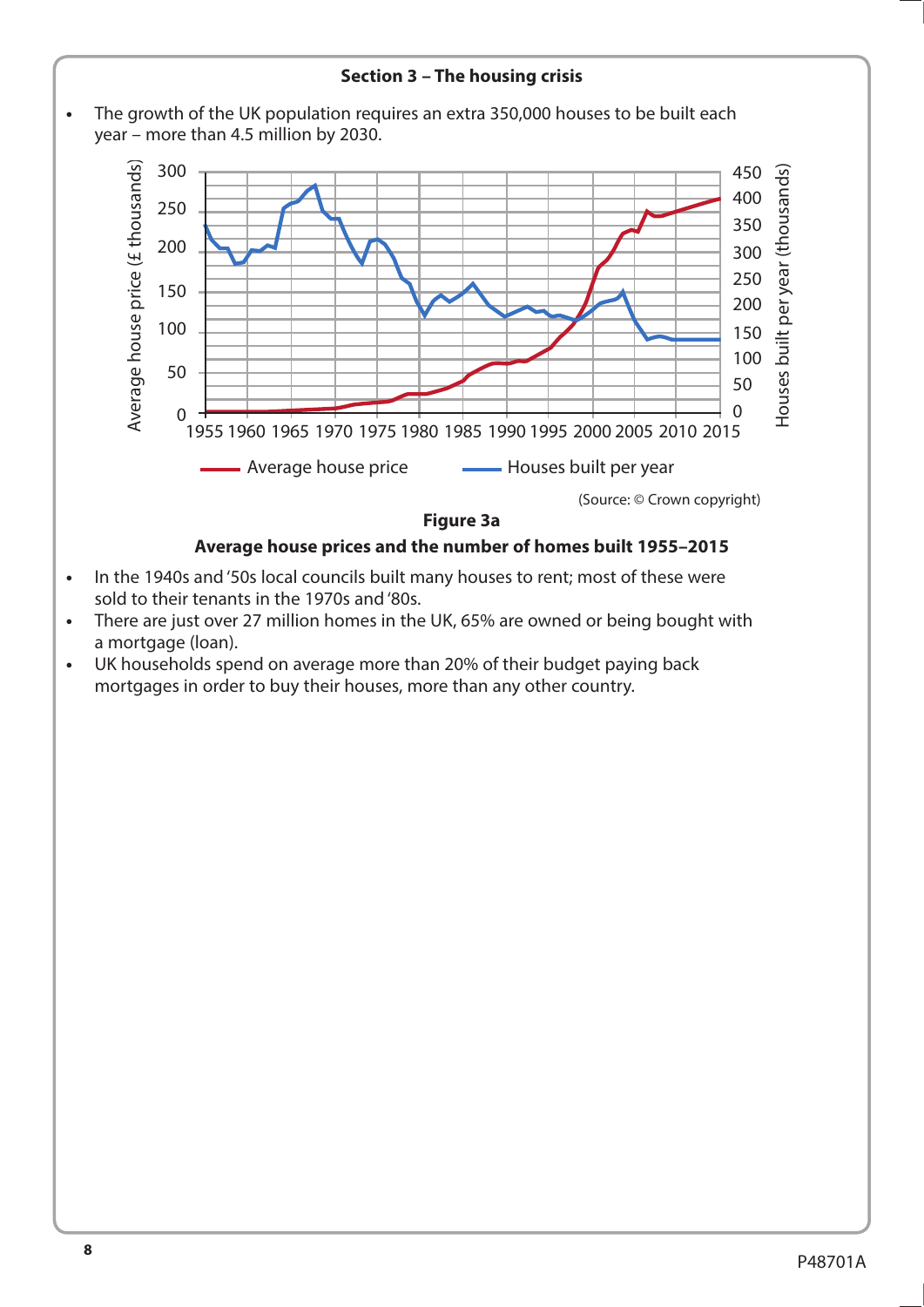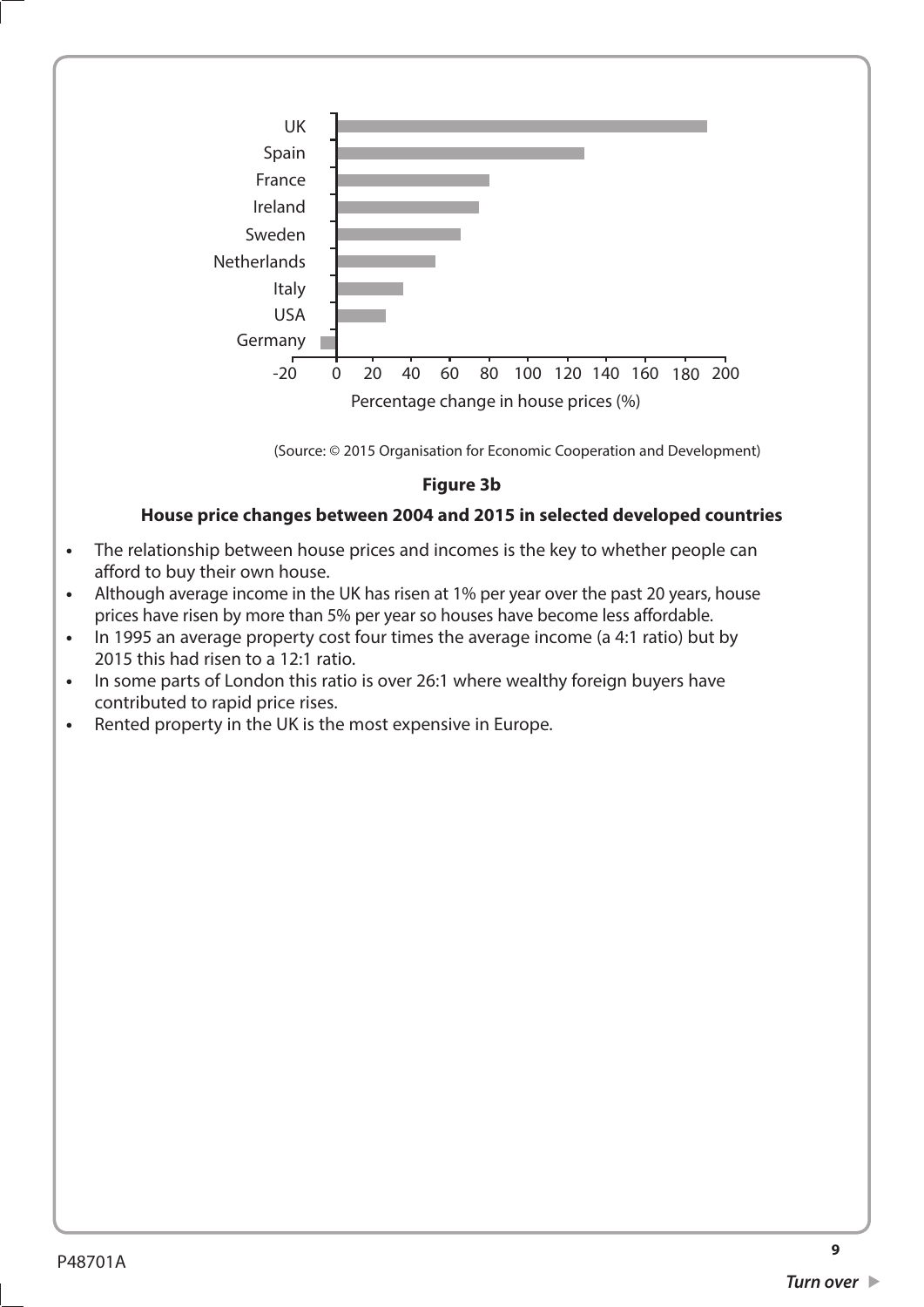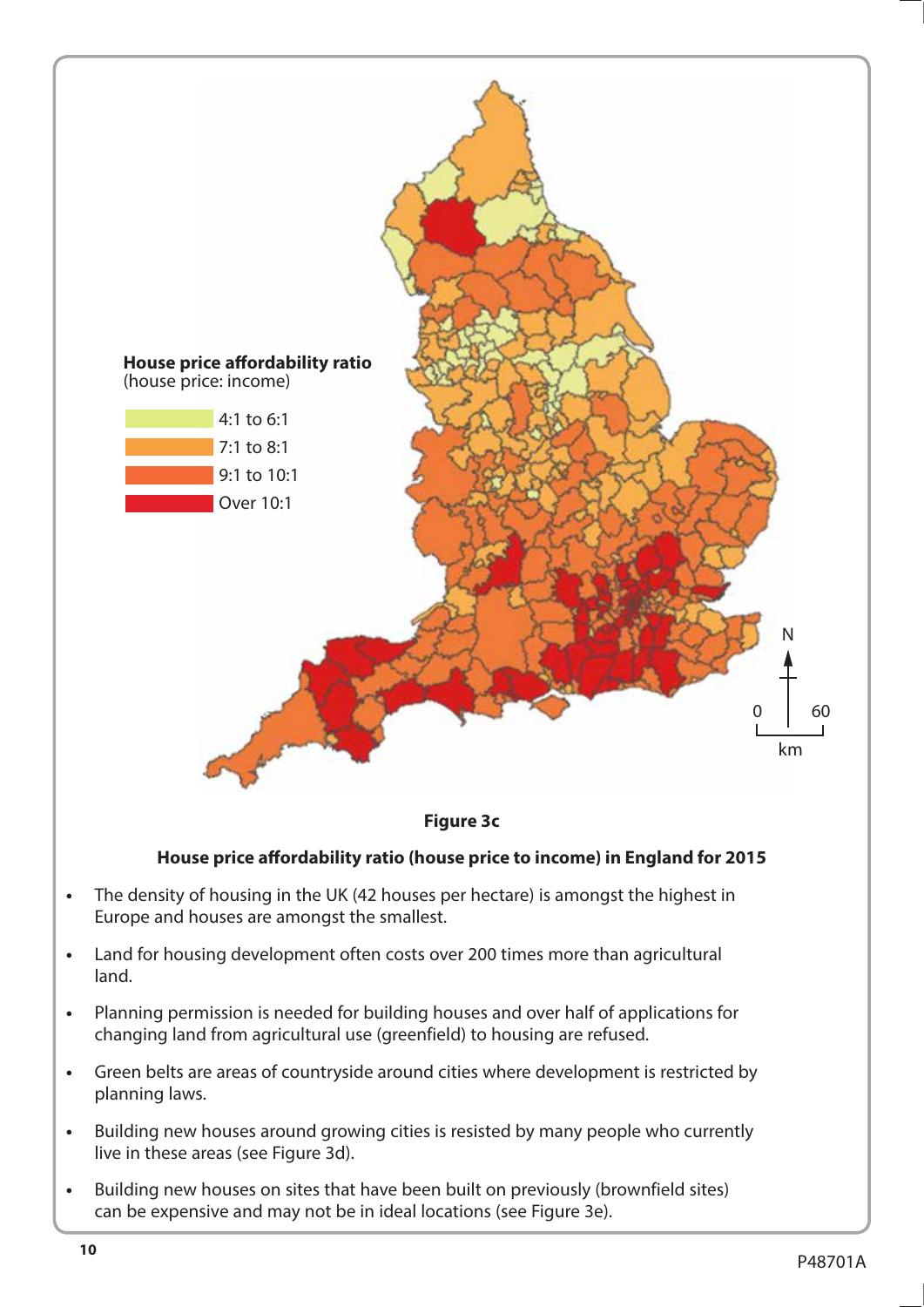